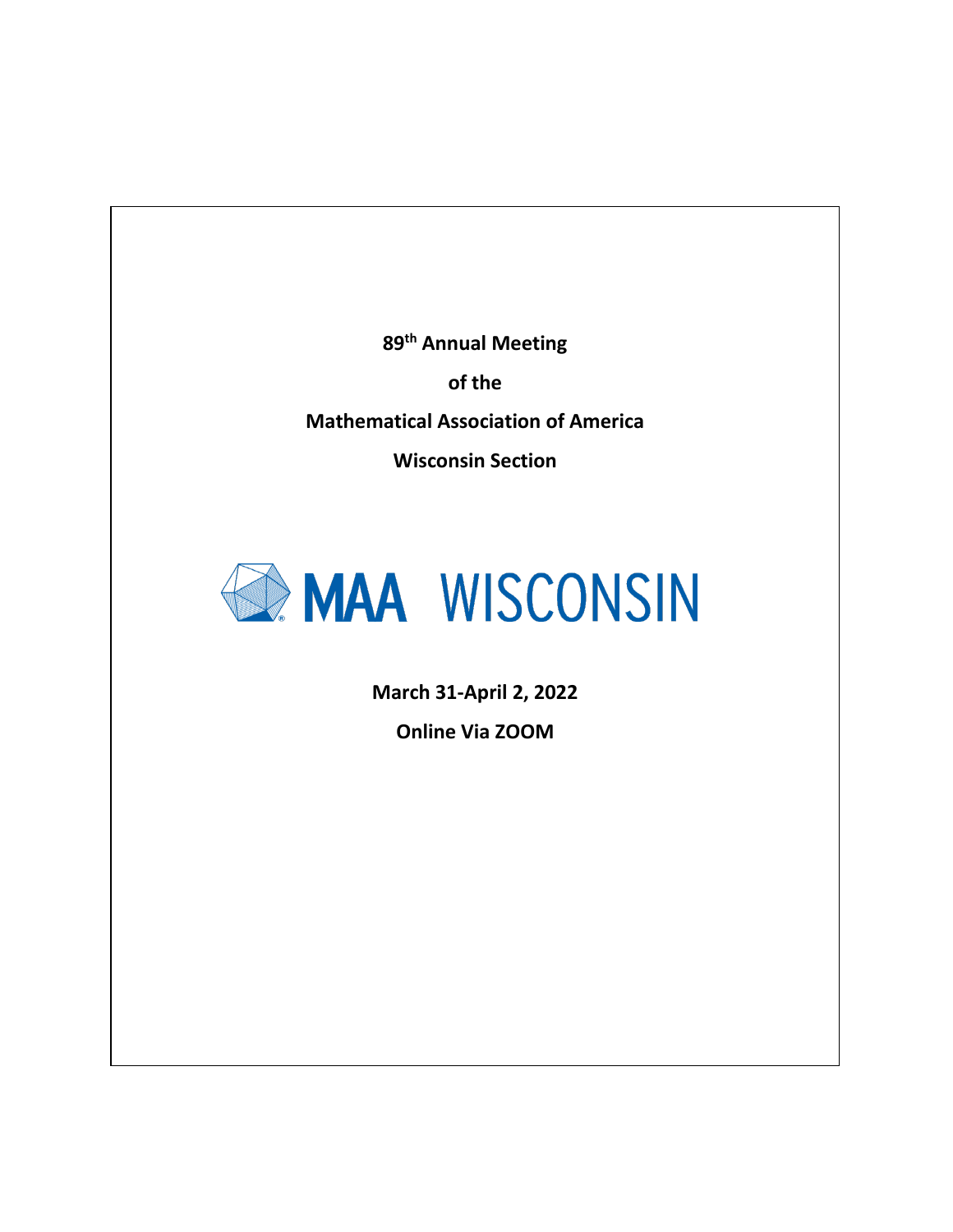## **Meet Our Invited Speakers**



#### **Sarah J. Greenwald, PHD MAA PÓLYA Lecturer**

Sarah J. Greenwald is a professor in the Department of Mathematical Sciences and a faculty affiliate of Gender, Women's and Sexuality Studies in the Department of Interdisciplinary Studies at Appalachian State University. Greenwald earned a PhD in Riemannian geometry from the University of Pennsylvania and a BS in mathematics from Union

College.

Interdisciplinary scholarship in mathematics and gender studies as well as the scholarship of teaching and learning have inspired a broad variety of published articles, books, plenary addresses, special issues of *PRIMUS* and more, for example, the educational website SimpsonsMath.com created with Andrew Nestler. *Library Journal* named the three-volume *Encyclopedia of Mathematics & Society* co-edited with Jill Thomley a "Best Reference 2011." Plenary addresses have wide-ranging topics including π-day with *The Simpsons* and *Futurama*, the geometry of the earth and universe, how and why the Association for Women in Mathematics (AWM) was founded and is still needed today, mathematical identities: representing the underrepresented, mathematical morsels from *The Simpsons* and *Futurama*, popular culture and mathematics: gender, race and more, and Rubik's cube games on spheres.

Investigating connections between mathematics and society, Greenwald has won awards for teaching, scholarship and service. These include an MAA Henry L. Alder Award for Distinguished Teaching by a Beginning College or University Mathematics Faculty Member, an AWM Service Award, and College of Arts and Sciences Outstanding Teacher of the Year. As an AWM Fellow, Greenwald was cited for "creative and effective efforts to spark interest in mathematics among young people, especially girls… extensive contributions to advancing women in mathematics through writing, lectures and working with professional societies… and mentorship of students." Greenwald's Erdős-Bacon number is six, seven or infinity, depending on what and how we count. For instance, the interactive mathematics lecture "Bite My Shiny Metal X" has been distributed on approximately one million DVDs worldwide as a 25-minute extra for the *Futurama* movie *Bender's Big Score* and is listed as "Mind-bending." Greenwald has spoken about the impacts of scientific popular culture representations on NPR's *Science Friday* and all over the country.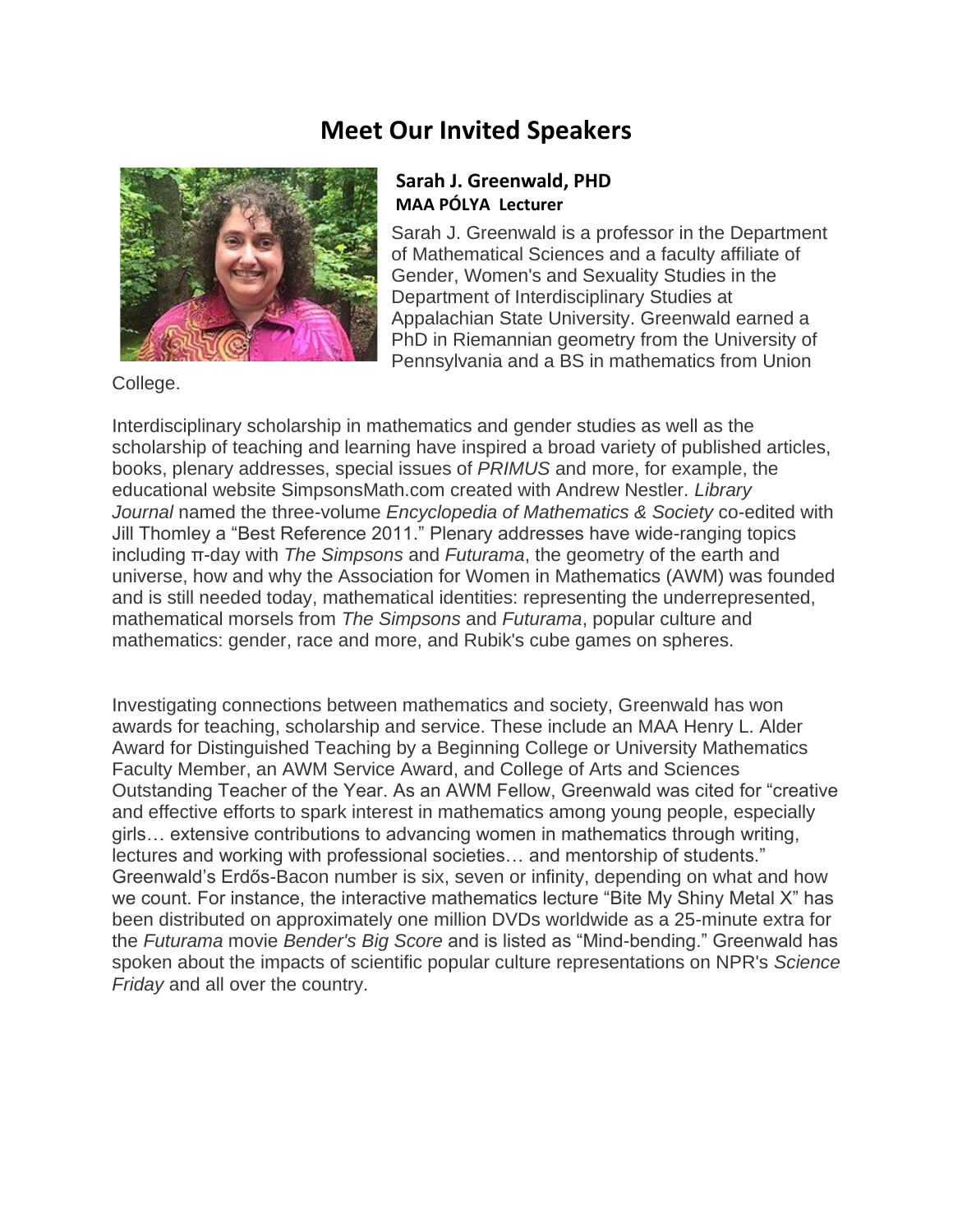

#### **Tim Chartier MAA chair of the Congress**

Dr. Tim Chartier is a professor of mathematics and computer science at Davidson College and specializes in sports analytics. He is also Chair of the MAA Congress and member of the Executive Board. Tim consults with ESPN, the New York Times, the US Olympic Committee and teams in the NBA, NFL and NASCAR. He oversees close to 100 student researchers who supply analytics to Davidson College sports teams, which includes basketball, football, soccer,

volleyball, baseball and swimming. Tim has also worked with Google and Pixar on their educational initiatives. He has received the Alder award from the MAA for his teaching. His research and scholarship were recognized with an Alfred P. Sloan Research Fellowship. Through the Teaching Company, Tim completed a 24-lecture series entitled *Big Data: How Data Analytics Is Transforming the World*. Tim authored the book When *Life is Linear: From Computer Graphics to Bracketology* which won the MAA's Beckenbach Book Prize. He wrote *Math Bytes: Google Bombs, Chocolate-Covered Pi, and Other Cool Bits in Computing* which won the Euler Book Prize. Tim also coauthored the textbook *Numerical Methods: Design, Analysis, and Computer Implementation of Algorithms*. The MAA recognized the impact of Tim's writing on undergraduate mathematics education with the Daniel Solow Author's award.



#### **Holly Attenborough, PHD University of Wisconsin-Platteville**

Dr. Holly Attenborough earned her PhD in math from Indiana University and has been a faculty member at UW-Platteville since 2013. She has a wide variety of interests, having taught 17 different courses during her time at UW-Platteville. She has been awarded with the 2018 UW-Platteville Early Career Faculty Award for Teaching Excellence, 2020-2021 MAA-WI Section Distinguished Teaching Award and 2021 Alliant Energy Underkofler Excellence in Teaching Award. Dr. Attenborough was a 2017-2018 Wisconsin Teaching Fellow; her project involved measuring the effects that UW-Platteville's Mathematical Explorations course has on growth

mindset and self-efficacy. You may think from the title of her talk that she is a math historian, but she doesn't want to mislead you – her Ph.D. dissertation was in noncommutative algebra, and she is a math history enthusiast!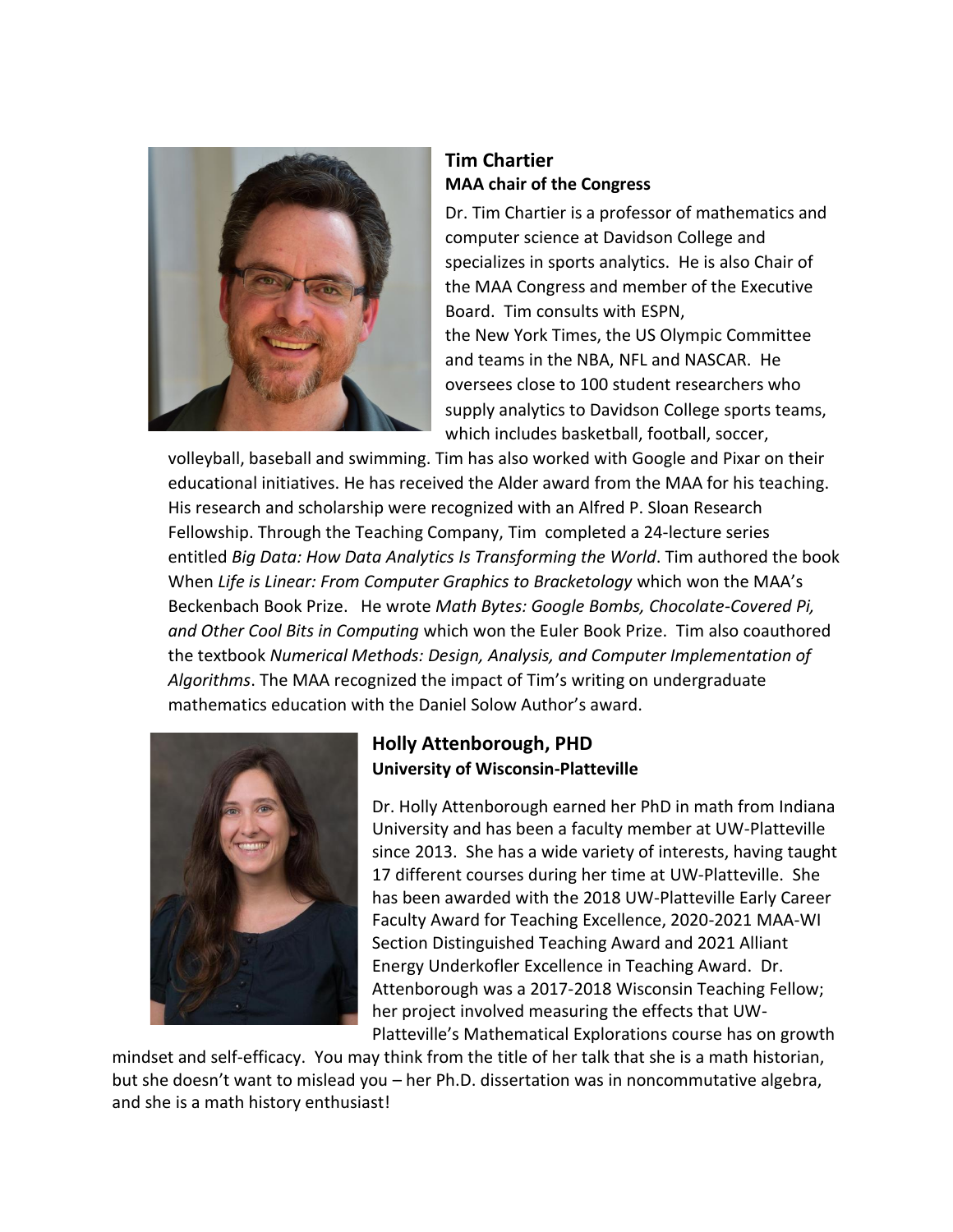## **Conference Schedule**

### **Thursday, March 31st**

| $2:30 - 2:55$                                                                                                                                                                                                                                                                                                                                                                                                                                                                                                                                                                                                                                                                                                                                                                                                                                                                                                                                                                                                                                                                                                                                                                                                                         | Mu-Ling Chang (University of Wisconsin-Platteville)                                                        |  |
|---------------------------------------------------------------------------------------------------------------------------------------------------------------------------------------------------------------------------------------------------------------------------------------------------------------------------------------------------------------------------------------------------------------------------------------------------------------------------------------------------------------------------------------------------------------------------------------------------------------------------------------------------------------------------------------------------------------------------------------------------------------------------------------------------------------------------------------------------------------------------------------------------------------------------------------------------------------------------------------------------------------------------------------------------------------------------------------------------------------------------------------------------------------------------------------------------------------------------------------|------------------------------------------------------------------------------------------------------------|--|
|                                                                                                                                                                                                                                                                                                                                                                                                                                                                                                                                                                                                                                                                                                                                                                                                                                                                                                                                                                                                                                                                                                                                                                                                                                       | A "Universal" Divisibility Test                                                                            |  |
|                                                                                                                                                                                                                                                                                                                                                                                                                                                                                                                                                                                                                                                                                                                                                                                                                                                                                                                                                                                                                                                                                                                                                                                                                                       | Most people probably know how to determine whether a positive integer is divisible by 2, 3, 4, 5, 6, 8, 9, |  |
|                                                                                                                                                                                                                                                                                                                                                                                                                                                                                                                                                                                                                                                                                                                                                                                                                                                                                                                                                                                                                                                                                                                                                                                                                                       | 10, or 11. Have you ever heard of the divisibility rule for 7? In this talk, I will provide and prove a    |  |
|                                                                                                                                                                                                                                                                                                                                                                                                                                                                                                                                                                                                                                                                                                                                                                                                                                                                                                                                                                                                                                                                                                                                                                                                                                       | "universal" divisibility test that shows why the divisibility rule for 7 works.                            |  |
| Scott Lawton and Erin Coonen (University of Wisconsin-Eau Claire students                                                                                                                                                                                                                                                                                                                                                                                                                                                                                                                                                                                                                                                                                                                                                                                                                                                                                                                                                                                                                                                                                                                                                             |                                                                                                            |  |
| $3:00 - 3:25$                                                                                                                                                                                                                                                                                                                                                                                                                                                                                                                                                                                                                                                                                                                                                                                                                                                                                                                                                                                                                                                                                                                                                                                                                         | sponsored by Chris Ahrendt)                                                                                |  |
|                                                                                                                                                                                                                                                                                                                                                                                                                                                                                                                                                                                                                                                                                                                                                                                                                                                                                                                                                                                                                                                                                                                                                                                                                                       | Analyzing Turning Points of the Airy Dynamic Equation Via the Time Scale Calculus                          |  |
| The purpose of this study is to identify and analyze behavior of turning points of the Airy Dynamic Equation,<br>a discrete generalization of the classic Airy Differential Equation. Throughout the process, we appeal to the<br>Time Scale Calculus, which allows for the unification of differential and difference equations. As a result,<br>we are able to analyze the parameterization space and also describe the periodicity as well as other<br>behaviors associated with various parameters in the discretization of the Airy equation. In this work, a brief<br>introduction to the Time Scale Calculus and discretization methods will be provided.<br>Thomas Drucker (University of Wisconsin-Whitewater)<br>$3:30 - 3:55$<br>What's the Mathematics in Philosophy of Mathematics?<br>The history of mathematics can pursue any branch of mathematics at any period of time. It is less obvious<br>what sort of mathematics is looked at when doing the philosophy of mathematics instead. This talk will<br>examine which aspects of mathematics have proved to be of the most philosophical interest and how<br>changes in mathematics provide the occasion for asking different sorts of philosophical questions. No |                                                                                                            |  |
|                                                                                                                                                                                                                                                                                                                                                                                                                                                                                                                                                                                                                                                                                                                                                                                                                                                                                                                                                                                                                                                                                                                                                                                                                                       | background in philosophy will be assumed.                                                                  |  |
| $4:00 - 4:25$                                                                                                                                                                                                                                                                                                                                                                                                                                                                                                                                                                                                                                                                                                                                                                                                                                                                                                                                                                                                                                                                                                                                                                                                                         | Min Shu (University of Wisconsin-Stout)                                                                    |  |
| <b>Member of</b>                                                                                                                                                                                                                                                                                                                                                                                                                                                                                                                                                                                                                                                                                                                                                                                                                                                                                                                                                                                                                                                                                                                                                                                                                      | Detecting the Bitcoin Bubbles and Crashes                                                                  |  |
| <b>WI-NExT</b>                                                                                                                                                                                                                                                                                                                                                                                                                                                                                                                                                                                                                                                                                                                                                                                                                                                                                                                                                                                                                                                                                                                                                                                                                        |                                                                                                            |  |
| We employed the Log-Periodic Power Law Singularity (LPPLS) model for real-time identification and                                                                                                                                                                                                                                                                                                                                                                                                                                                                                                                                                                                                                                                                                                                                                                                                                                                                                                                                                                                                                                                                                                                                     |                                                                                                            |  |
| monitoring of Bitcoin bubbles and crashes in 2021. We also proposed the modified Lagrange regularization                                                                                                                                                                                                                                                                                                                                                                                                                                                                                                                                                                                                                                                                                                                                                                                                                                                                                                                                                                                                                                                                                                                              |                                                                                                            |  |
| method to alleviate the impact of potential LPPLS model over-fitting to better estimate bubble start time                                                                                                                                                                                                                                                                                                                                                                                                                                                                                                                                                                                                                                                                                                                                                                                                                                                                                                                                                                                                                                                                                                                             |                                                                                                            |  |
|                                                                                                                                                                                                                                                                                                                                                                                                                                                                                                                                                                                                                                                                                                                                                                                                                                                                                                                                                                                                                                                                                                                                                                                                                                       | and market regime change. The analysis has disclosed that the financial bubble peaking in early January    |  |
|                                                                                                                                                                                                                                                                                                                                                                                                                                                                                                                                                                                                                                                                                                                                                                                                                                                                                                                                                                                                                                                                                                                                                                                                                                       | 2021 had sprouted from as early as September 2019. We also found that the Bitcoin boom from November       |  |
|                                                                                                                                                                                                                                                                                                                                                                                                                                                                                                                                                                                                                                                                                                                                                                                                                                                                                                                                                                                                                                                                                                                                                                                                                                       | 2020 to mid-January 2021 is an endogenous bubble, stemming from the self-reinforcement of cooperative      |  |
|                                                                                                                                                                                                                                                                                                                                                                                                                                                                                                                                                                                                                                                                                                                                                                                                                                                                                                                                                                                                                                                                                                                                                                                                                                       | herding and imitative behaviors of market players, while the price spike from mid-January 2021 to mid-     |  |
|                                                                                                                                                                                                                                                                                                                                                                                                                                                                                                                                                                                                                                                                                                                                                                                                                                                                                                                                                                                                                                                                                                                                                                                                                                       | April 2021 is likely an exogenous bubble driven by extrinsic events including a series of large-scale      |  |
| acquisitions and adoptions by well-known institutions. The utilities of multi-resolution LPPLS analysis in                                                                                                                                                                                                                                                                                                                                                                                                                                                                                                                                                                                                                                                                                                                                                                                                                                                                                                                                                                                                                                                                                                                            |                                                                                                            |  |
|                                                                                                                                                                                                                                                                                                                                                                                                                                                                                                                                                                                                                                                                                                                                                                                                                                                                                                                                                                                                                                                                                                                                                                                                                                       | revealing both short-term changes and long-term states have also been demonstrated in this study.          |  |

|               | Benjamin Leisher (Milwaukee School of Engineering)                 |
|---------------|--------------------------------------------------------------------|
| $4:30 - 4:55$ | Pokemon as a Gateway to Supervised Machine Learning and Predictive |

This talk explores the utilization of linear regressions, decision tree models, random forests, support vector machines, and K-nearest neighbors algorithms to classify a pokemon's competitive viability in single battle video game modes. In doing so, it serves as an entry-level introduction to such topics.

Analytics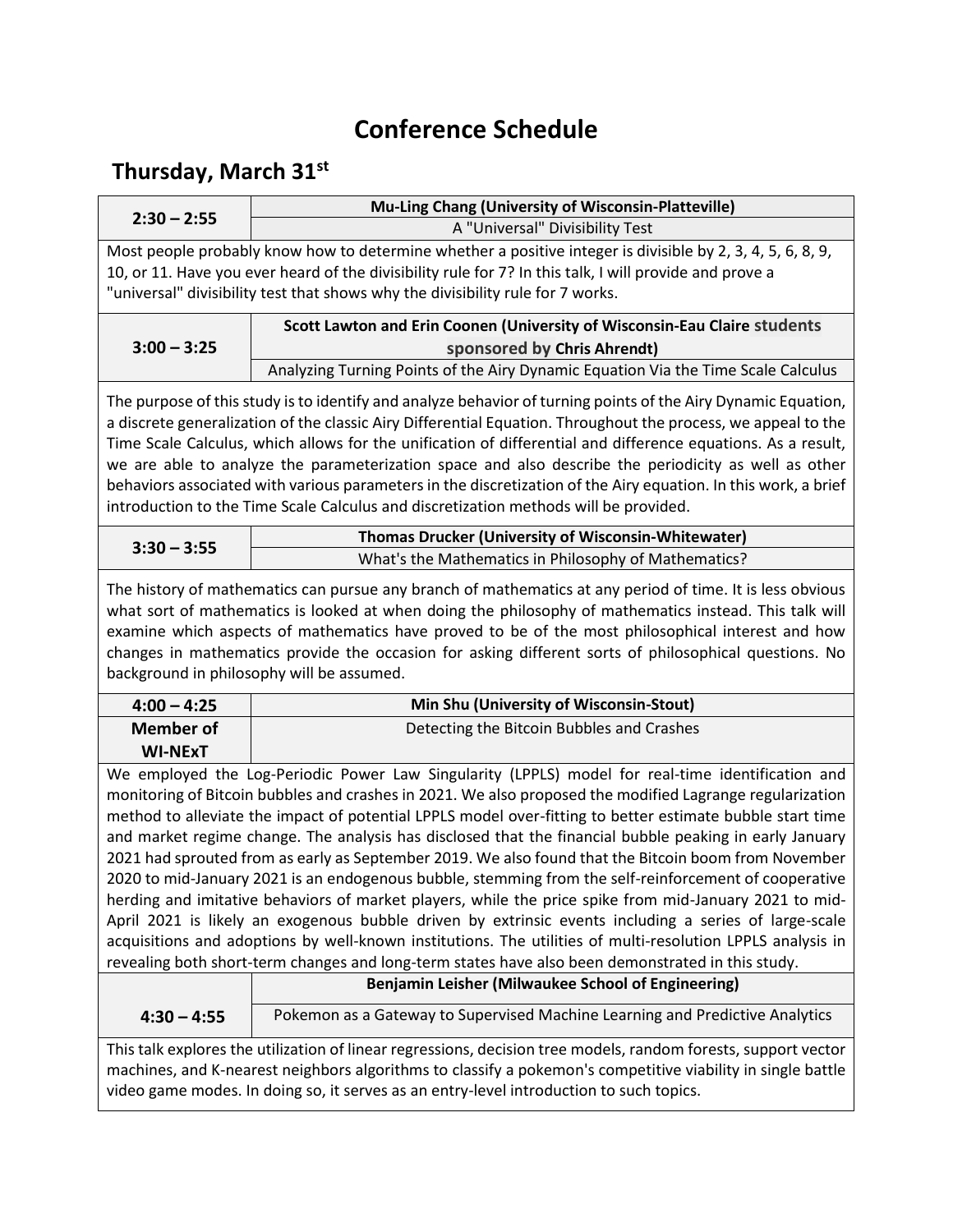# **Thursday, March 31st**

| $5:00 - 5:25$                                                                                                                                                                                                                                                                                                                                                                                                                                                                                                                                                                                                                                                                                                     |                                                                         |
|-------------------------------------------------------------------------------------------------------------------------------------------------------------------------------------------------------------------------------------------------------------------------------------------------------------------------------------------------------------------------------------------------------------------------------------------------------------------------------------------------------------------------------------------------------------------------------------------------------------------------------------------------------------------------------------------------------------------|-------------------------------------------------------------------------|
|                                                                                                                                                                                                                                                                                                                                                                                                                                                                                                                                                                                                                                                                                                                   |                                                                         |
| $6:30 - 7:00$                                                                                                                                                                                                                                                                                                                                                                                                                                                                                                                                                                                                                                                                                                     | Social Event (Bring your own beverage!)                                 |
|                                                                                                                                                                                                                                                                                                                                                                                                                                                                                                                                                                                                                                                                                                                   | This event includes the teaching award.                                 |
| $7:00 - 8:00$                                                                                                                                                                                                                                                                                                                                                                                                                                                                                                                                                                                                                                                                                                     | Sarah J. Greenwald (Appalachian State University)                       |
| Pólya Lecturer                                                                                                                                                                                                                                                                                                                                                                                                                                                                                                                                                                                                                                                                                                    | Popular Culture and Mathematics: Gender, Race, and Broader Implications |
| Mathematics and statistics are pervasive in modern society, but have you ever known anyone who<br>asserted that they do not have the "math gene" or mistrusts science, statistics, or mathematics? Popular<br>culture can reveal, reflect, and even shape how society views mathematics and mathematicians. We'll<br>analyze examples from a variety of shows and films and consider the intersections of gender, race, class,<br>ability, and more. We'll also discuss ways to counter stereotypes and contribute to research in this area.<br>At the same time we'll reflect more broadly on what mathematics has to offer, and the diverse ways that<br>people can succeed in making an impact, including you! |                                                                         |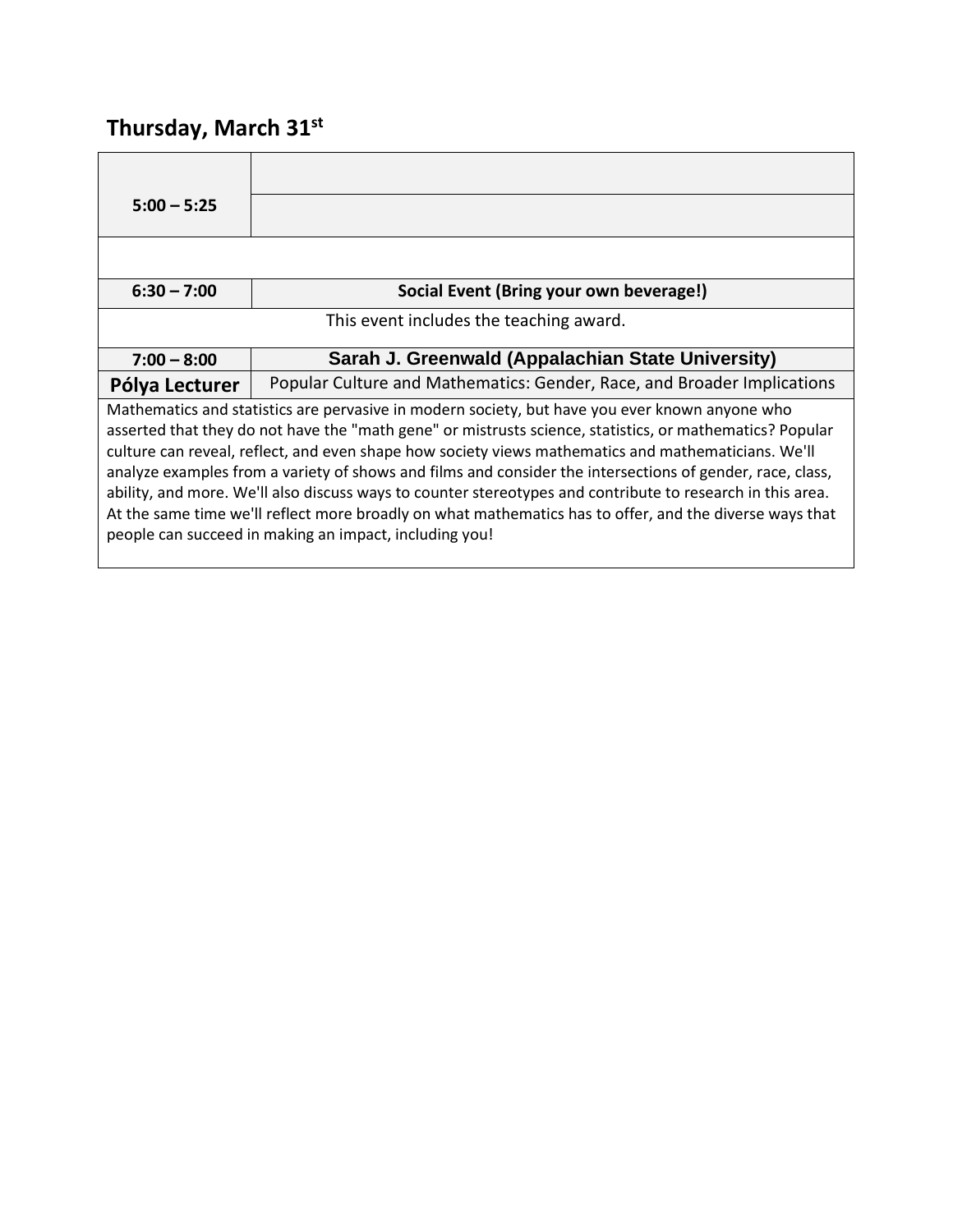|               | Tammy Moynihan (WMC President) and Erick Hofacker (University of Wisconsin-   |
|---------------|-------------------------------------------------------------------------------|
| $1:00 - 1:50$ | <b>River Falls</b>                                                            |
|               | Developing Synergies & Partnerships across Wisconsin in Mathematics Education |

This session will discuss how Wisconsin MAA, Wisconsin Mathematics Council (WMC), and other organizations within the state, can work together on initiatives to promote mathematics teaching and learning across grades PK-16.

We will share some of the current activities being done, such as: release of the revised K-12 WI Mathematics Standards, recruitment, retention and preparation of K-12 math teachers, book studies and webinars, and the infusion of mathematical modeling and data science into the PK-16 curriculum.

There will be time for full group discussion on how future synergies can be created and developed to further the promotion of this work.

| $2:00 - 2:25$ | Margaret Adams (South Georgia State College)                   |
|---------------|----------------------------------------------------------------|
|               | Benefits of High-Impact, Active-Learning, Embedded Error Tasks |

Critical thinking is necessary to learn mathematics, as one must ask whether problems and solutions make logical sense. After solving a problem, students don't often go backwards to determine if their solutions and steps are correct and make sense in various real-world application contexts. Knowing that students benefit from significant, impactful learning experiences, college algebra and pre-calculus classes were assigned embedded mistake tasks on paper and on short videos the instructor made on an iPad. In class, students had to find the mistake then rework the problems, and with online classes, they did the same but uploaded their findings into a discussion post. A few weeks later, students created their own embedded mistake tasks and had to share them with the class either in person or in another discussion post. Examples included order of operations, factoring, long division, fractional exponents, graphs and asymptotes, linear equations and analytic trigonometry. Students also video-recorded themselves solving a problem containing authentically created mistakes, then either uploaded a movie file or converted the video into a YouTube link to share on the discussion board. Student learning outcomes were significant as they critically analyzed problems rather than just passively absorbed math content in a classroom or online platform. Positive, engaging peer feedback and written reflections followed these active learning assignments. Most students did not like hearing their own and procrastinated starting but were enthusiastic about the experience itself. Embedded mistake tasks offer opportunities for critical analysis and reflection, fostering course engagement and more successful learning outcomes.

| $2:30 - 2:55$  | Tyler Skorczewski and Justin Nicholes (University of Wisconsin-Stout) |
|----------------|-----------------------------------------------------------------------|
| *Member of     | Using writing to engage students in a multivariable calculus course   |
| <b>WI-NExT</b> |                                                                       |

Many non-math major students view mathematics courses as a hoop that must be jumped through or a box that must be checked and not as a genuine learning opportunity in their chosen major. This attitude affects classroom engagement and may lead to poor learning outcomes. This project investigates how writing projects in a multivariable calculus course taken primarily by non-math majors may lead to more positive student attitudes about mathematics, mathematics courses and writing in general. Pre and post course student surveys show student preferences for technical and transactional writing over other forms, positive movement away from rigid thinking about mathematics, and improved views of themselves as writers and how the course connects to their future careers.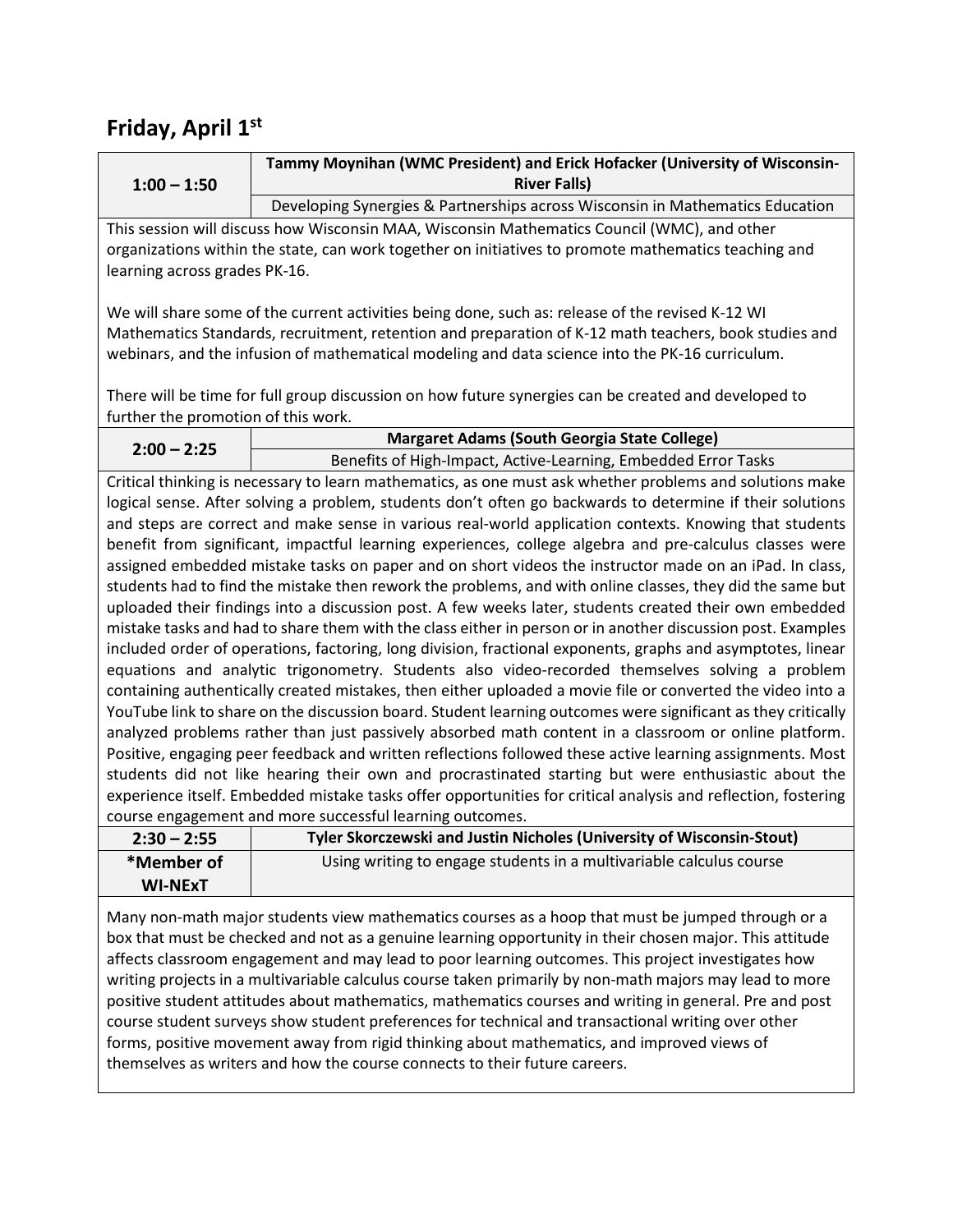| $3:00 - 3:25$  | <b>Ben Stucky (Beloit College)</b>                                 |
|----------------|--------------------------------------------------------------------|
| Member of      | A live ranking system for games of social deduction using PageRank |
| <b>WI-NExT</b> |                                                                    |

PageRank is an algorithm developed by Google founders Larry Page and Sergey Brin, who sought to conceptualize the relative importance of web pages in order to create a better search engine. The guiding philosophy is that a page should receive a greater share of importance if it has lots of incoming links to it from other important pages. Surprisingly, this seemingly paradoxical conceptualization of importance may be realized as follows: Consider an internet user who surfs the web for a very long time by 1) choosing a starting page at random, 2) randomly clicking a link on that page, and 3) repeating this process at each subsequent page. The importance of a given page is defined as the fraction of total visits that page receives during this process, i.e., the probability of arriving at that page after a large number of clicks. In this talk, we will discuss the linear algebra and graph theory necessary to understand the PageRank algorithm and explore some technicalities that arise in its implementation. I will then explain how I modified and implemented the algorithm to create a live public ranking system for an online version of the social deduction game, "Mafia," which may be described as a text-based version of the popular video game "Among Us." This talk will be accessible to undergraduates who have had linear algebra.

|               | Lydia Rehder, Elizabeth (Izzy) Rahmel, and Jordan Ball (Carthage College students        |
|---------------|------------------------------------------------------------------------------------------|
| $3:30 - 3:55$ | sponsored by Diana Thomson)                                                              |
|               | Tarrententale Miriaeth : Farith : said faileithe ta Chittitte said Nebe Ceteane Ceranice |

Investigating Diversity, Equity, and Inclusion in Statistics and Data Science Courses. In August 2020, the Kenosha community, home of Carthage College, was devastated after the shooting of Jacob Blake and the ensuing protests. Issues of inequality and racism have been at the forefront nationally in recent years and data is one of the most useful tools to quantify inequity and injustice. We developed a plan to incorporate such data into statistics and data science classrooms. We began by curating and cleaning real-world data sets related to diversity, equity, and inclusion. Querying the Census API allowed us to gather specific demographic data and match it with other available datasets, creating one particular dataset for a single topic. Then we evaluated and analyzed these data sets as students would in Carthage's Elementary Statistics class. Examples of data sets include Wisconsin Covid-19 vaccination data by racial demographic and county and data on fatal police shootings in the U.S. from 2015-2021. We developed lesson plans and researched best pedagogical practices for presenting these topics. Finally, we developed a likert-scale survey to compare control and experimental groups. This social-justice oriented curriculum is being implemented in a new course, Statistics for Social Justice, during the Spring 2022 semester. Exposing students to concrete examples of social justice issues may have many benefits, including making class content more relatable, improving students' technical skills, and showcasing the power of quantitative literacy and analysis, all while emphasizing the need for change in our society.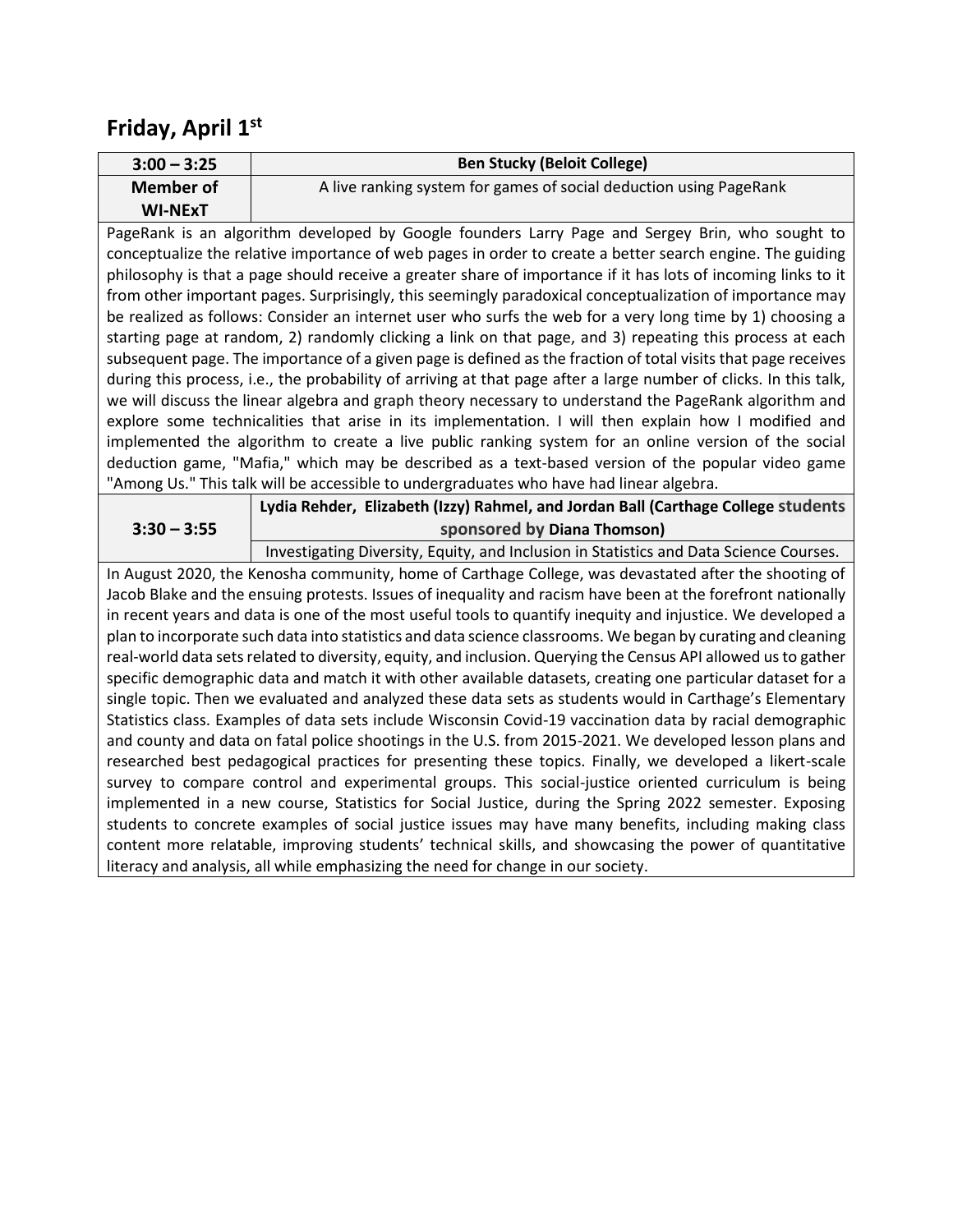|               | Bala Pandiyan (University of Wisconsin-Whitewater)                                  |
|---------------|-------------------------------------------------------------------------------------|
| $4:00 - 4:50$ | This social event will include discussion of this year's student Quiz Contest       |
|               | led by Dr. Bala Pandiyan of UW-Whitewater.                                          |
| $5:00 - 5:25$ | <b>Chris Ahrendt (University of Wisconsin-Eau Claire)</b>                           |
|               | Exploration of Solutions to a Discrete Analog of Clairaut's Equation on Time Scales |

Using the framework of the time scale calculus, we focus on a discrete analog of the classic Clairaut differential equation. We briefly describe the derivation of the discrete equation. We then explore a specific example of the Clairaut equation to compare and contrast with the well known behavior of the solutions of the classic Clairaut differential equation. In particular, we examine the general solution and a singular solution using phase portraits and a strategic substitution.

The time scale calculus generalizes and unifies differential and difference equations, but also is a source of many interesting results that do not have a direct analog to these classic cases. A brief introduction to the key results of the time scale calculus that are used in this work will be provided.

| $5:30 - 5:55$ | Nathan Tennies (University of Wisconsin-Milwaukee Student sponsored by Filipe<br>Alberto)                                   |
|---------------|-----------------------------------------------------------------------------------------------------------------------------|
|               | Giant KelpeR: A Webapp for Exploratory Analysis of Macrocystis pyrifera Population<br>Change in Southern-Central California |

On the North American West Coast, giant kelp (Macrocystis pyrifera) population declines have been prevalent with increasing extreme heat waves in sea surface temperature (SST). Individuals typically persist below 22° C and past this quickly die off. Giant kelp is the foundational species of the California coast kelp forest ecosystem. The value of this ecosystem's services has led to several kelp cover monitoring programs, most using remote imagery. Input data and output products are mostly formatted for academic use despite stakeholder value. To tackle this, we are developing an RShiny webapp to visualize time series of kelp biomass in Southern-Central California with SST changes and derived statistics (number of consecutive days with SST above 22° C and SST anomalies). Rshiny is a package for webapp development in the R language. RShiny users can program a webapp in R ran with HTML and CSS. In our webapp, users click a location on a map of kelp biomass and choose a radius around the selection. In this radius, the previous statistics are calculated from average kelp biomass and SST. Our webapp will help stakeholders and non-specialists explore kelp and SST time series data. Eventually we plan to add spatially explicit kelp genetic monitoring records from projects by our team censusing genetic diversity changes in California kelp beds. Currently we are deploying our webapp online and after will incorporate OpenStreetMap software to improve our map interface and interactivity.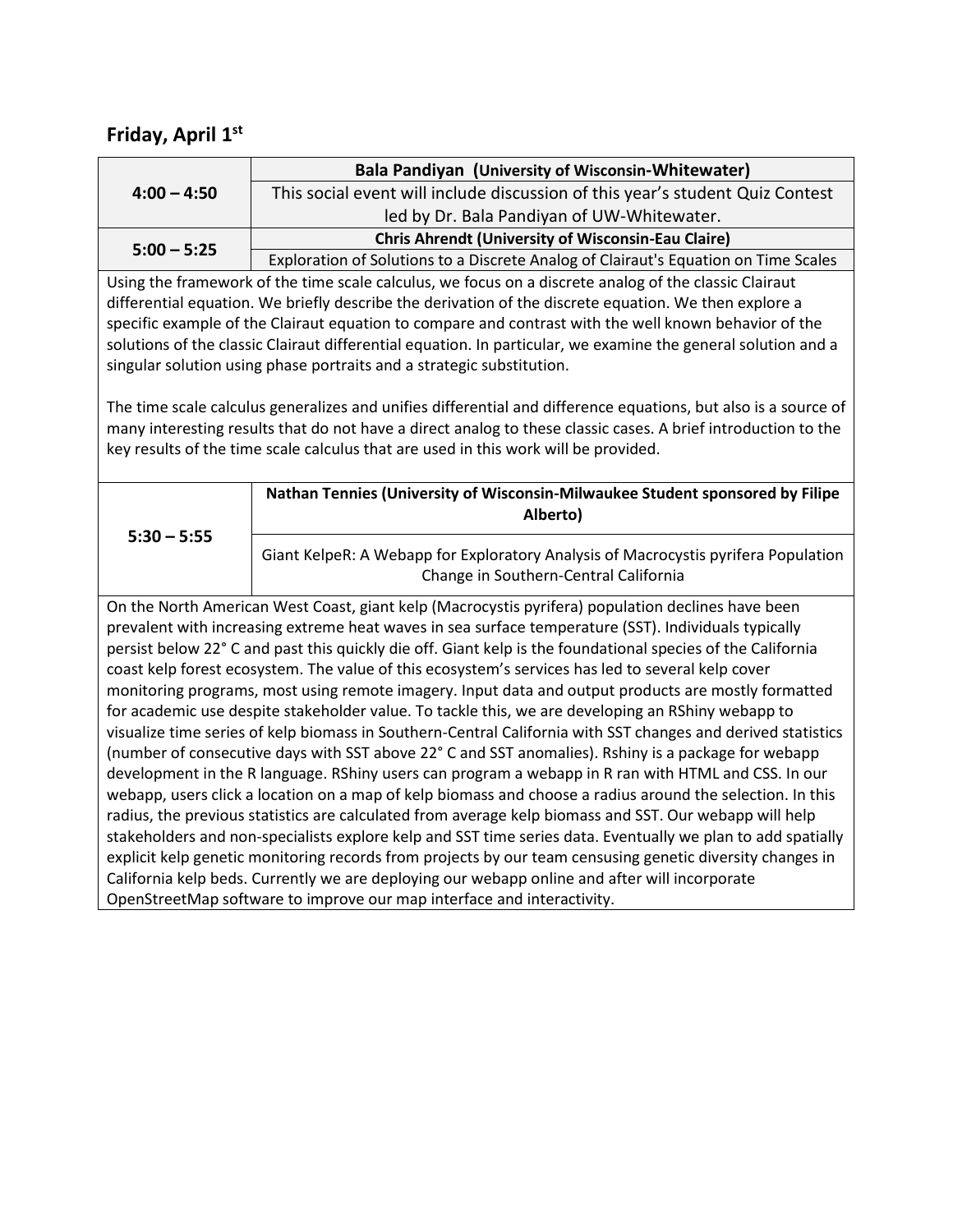| $6:30 - 7:00$                                                                                                                                                                                                                                                                                                                                                                                                                                                                                                                                                                                                                                                                                                                                                                                     | Social Event (Bring your own beverage!)    |  |
|---------------------------------------------------------------------------------------------------------------------------------------------------------------------------------------------------------------------------------------------------------------------------------------------------------------------------------------------------------------------------------------------------------------------------------------------------------------------------------------------------------------------------------------------------------------------------------------------------------------------------------------------------------------------------------------------------------------------------------------------------------------------------------------------------|--------------------------------------------|--|
| This event recognizes those who have been MAA members for 25 years and 50 years.                                                                                                                                                                                                                                                                                                                                                                                                                                                                                                                                                                                                                                                                                                                  |                                            |  |
| $7:00 - 8:00$                                                                                                                                                                                                                                                                                                                                                                                                                                                                                                                                                                                                                                                                                                                                                                                     | <b>Tim Chartier (Davidson College)</b>     |  |
| <b>MAA Visitor</b>                                                                                                                                                                                                                                                                                                                                                                                                                                                                                                                                                                                                                                                                                                                                                                                | Get in the Game: Math and Sports Analytics |  |
| Sports analytics has gathered tremendous momentum as one of the most dynamic fields. Diving deep into<br>the numbers of sports can be game changing or simply a fun exercise for fans. How do you get inthe game<br>with numbers? What questions can be explored? What actionable insights can be gleaned? From March<br>Madness to national media broadcasts, analytics are becoming increasingly indispensable. Dr. Tim<br>Chartier will discuss outlooks that help with successful analytics, and the variety of questions that can be<br>tackled. He will also share how he leads students to dig into sports using math and computer science, and<br>their great success across the NBA, NFL, NASCAR, ESPN and his own college teams. Learn how to get in<br>the game - as a sports analyst! |                                            |  |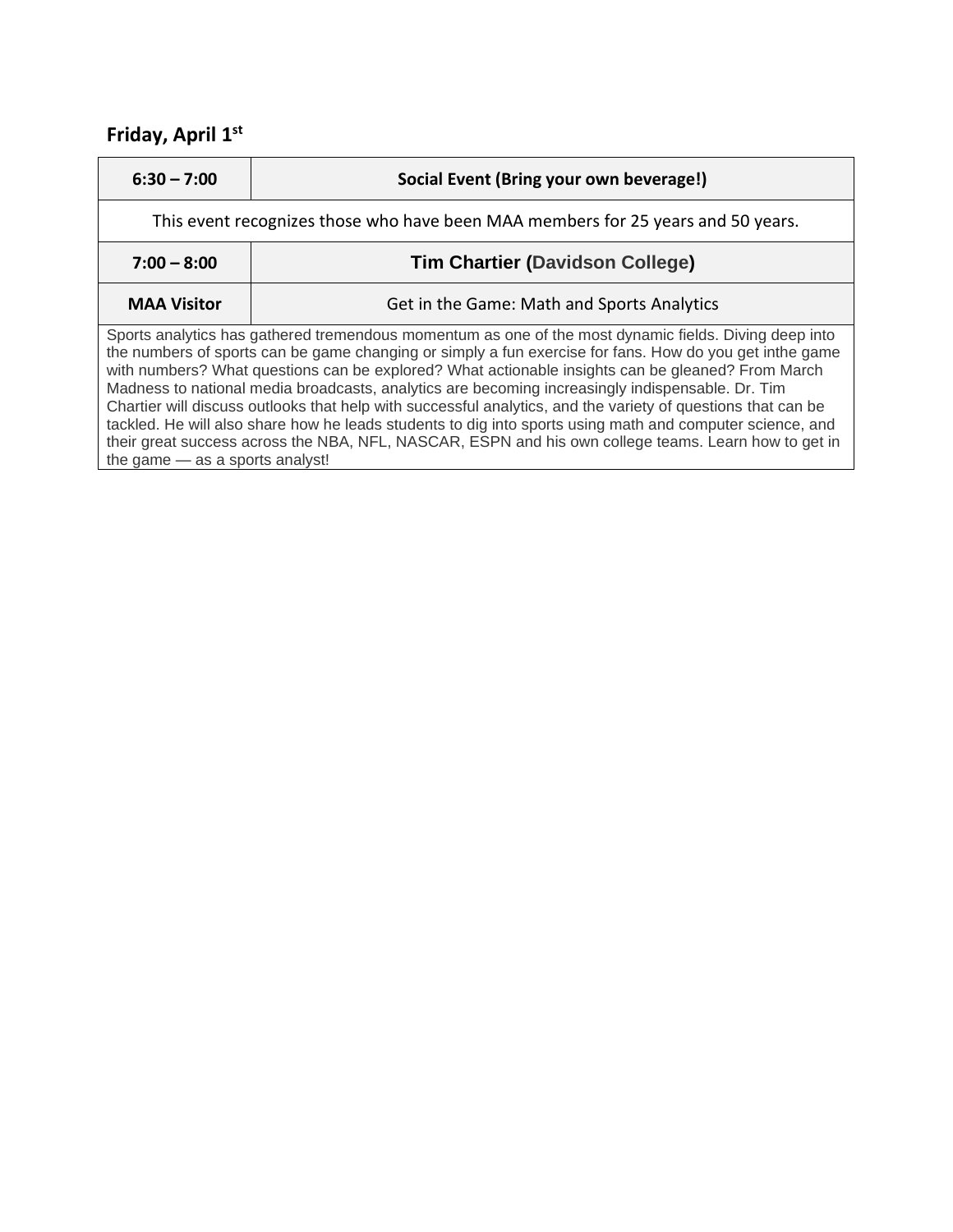| $8:00 - 9:00$                                                                                                                                                                                                                                                                                                               | <b>MAA Wisconsin Section Business Meeting</b>                                                      |  |
|-----------------------------------------------------------------------------------------------------------------------------------------------------------------------------------------------------------------------------------------------------------------------------------------------------------------------------|----------------------------------------------------------------------------------------------------|--|
|                                                                                                                                                                                                                                                                                                                             | An agenda for this meeting will be made available on the Wisconsin MAA web site.                   |  |
| $9:00 - 9:25$                                                                                                                                                                                                                                                                                                               | <b>Robert Calcaterra (University of Wisconsin-Platteville)</b><br>Finding a C.D.F. Using an O.D.E. |  |
| Mathematics Magazine posed Problem 2098 asking to find the distribution of a particular random<br>variable. This talk will use a recursion relationship to reduce this problem to solving a particular<br>differential equation and then solving the differential equation.                                                 |                                                                                                    |  |
| $9:30 - 9:55$                                                                                                                                                                                                                                                                                                               | Whitney George (University of Wisconsin-La Crosse) and Haley Yaple (Carthage<br>College)           |  |
|                                                                                                                                                                                                                                                                                                                             | Math for the People: A textbook for teaching quantitative reasoning through social<br>justice      |  |
| Math for the People is a new project which seeks to create a collaboratively-written, open educational<br>resource designed to replace a classic textbook for a first-year quantitative reasoning course. The text<br>encourages students to explore how mathematics can be used to understand social justice concepts like |                                                                                                    |  |

generational wealth inequity, climate change, and racially-biased policing from a solutions-oriented perspective. Rather than learning a series of mathematical concepts, followed by applications of those concepts, Math for the People seeks to invert that structure, beginning with a problem that students are interested in and discovering the mathematics which can help to understand and even solve that problem In this presentation, we will discuss the value of incorporating social justice topics into a quantitative reasoning course, the current state of the project, opportunities for collaboration across the community, and our experiences with the creation of the text.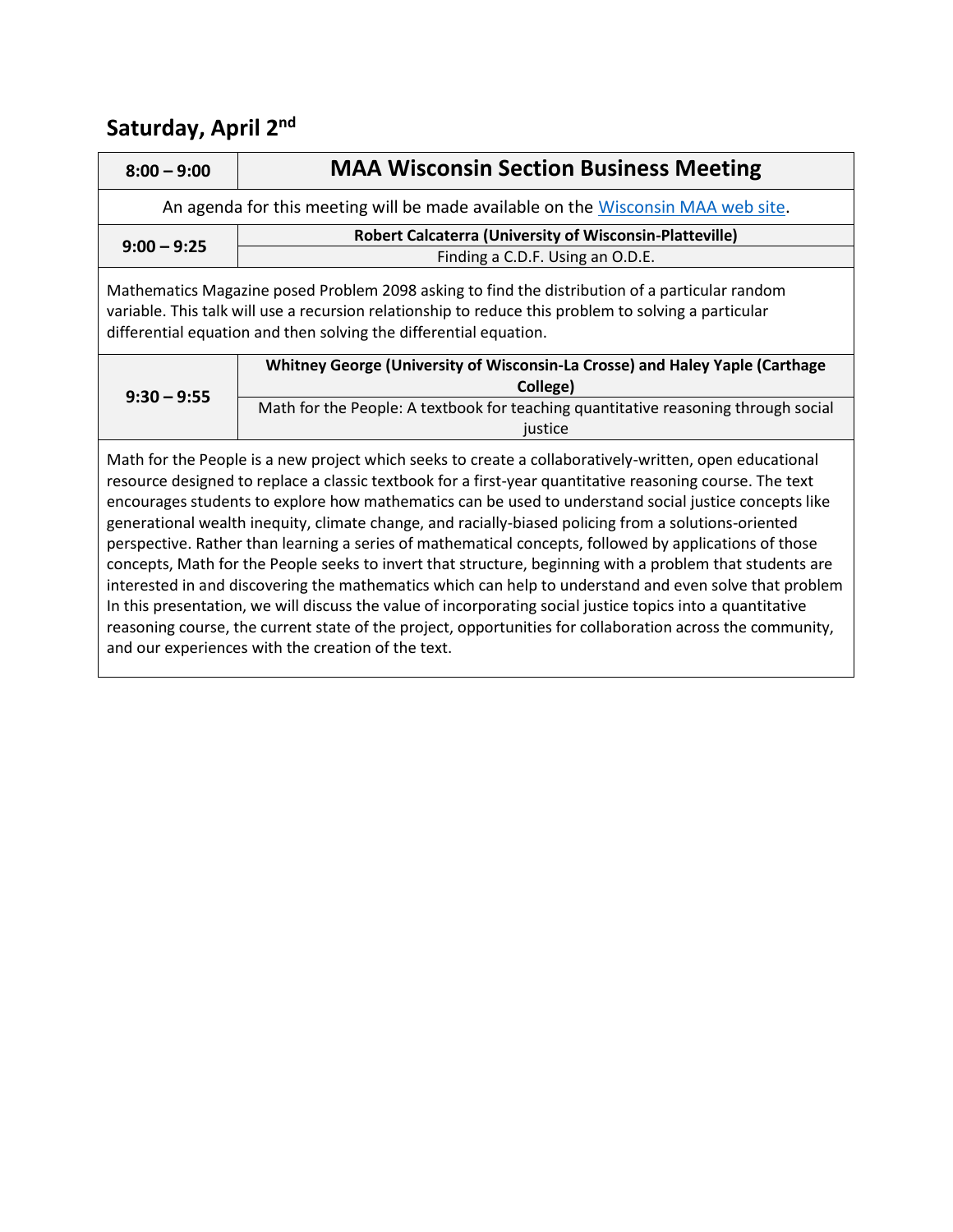| $10:00 - 10:25$  | Kevin Schoenecker (University of Wisconsin-Stevens Point) |
|------------------|-----------------------------------------------------------|
| <b>Member of</b> | A Calculus Proof of the Fundamental Theorem of Algebra    |
| <b>WI-NExT</b>   |                                                           |

The fundamental theorem of algebra states that any polynomial with complex coefficients of degree at least 1 has a root in the complex numbers. Another way to state it is to say the any polynomial of even degree with real coefficients factors into quadratics factors with real coefficients. This talk will explore ways to prove the fundamental theorem of algebra with basic multivariable calculus before ever taking a complex analyis class. Also it generalizes to the complex case and so can be used in a complex analyis class as an alternate proof.

| $10:30 - 10:55$ | Wonchul Song (Milwaukee School of Engineering) |
|-----------------|------------------------------------------------|
| Member of       | Nonparametric Group Screening procedure        |
| <b>WI-NExT</b>  |                                                |

Feature screening is crucial in the analysis of ultrahigh dimensional data, where the number of variables (features) is in an exponential order of the number of observations. In various ultrahigh dimensional data, variables are naturally grouped, giving us a good rationale to develop a screening method using joint effect of multiple variables. I propose a nonparametric group screening procedure which is a direct extension of the original sure independence screening procedure, when the group information is known, for example, from prior knowledge. Under regularity conditions, the proposed group screening procedure possesses the sure screening property that selects all effective groups with a probability approaching one at an exponential rate. We use simulations to demonstrate the advantages of the proposed method compared to other procedures.

| Jonathan Cox (Milwaukee School of Engineering)                  |  |
|-----------------------------------------------------------------|--|
| $11:00 - 11:25$<br>A Geometry Adventure in the Spirit of Euclid |  |

A proof-based geometry course provides a superb opportunity for students to build intellectual independence, confidence, and mathematical maturity by developing their own mathematical system. In an inquiry-based learning (IBL) geometry course, the instructor helps guide student progress in productive directions, in part by providing course notes containing definitions, problems, and other background information. We will examine the set of Geometry IBL course notes that I authored. I'll describe the process of writing and revising the course notes, what it's like to teach geometry using them, and my quest to publish A Geometry Adventure in the Spirit of Euclid in the Journal of Inquiry-Based Learning in Mathematics. There's an opportunity here! Might you be interested in teaching (or taking) a course using this open source, extensive, and thoroughly refined set of course notes, complemented with auxiliary materials? The adventure needs more live classroom testing! The adventure awaits!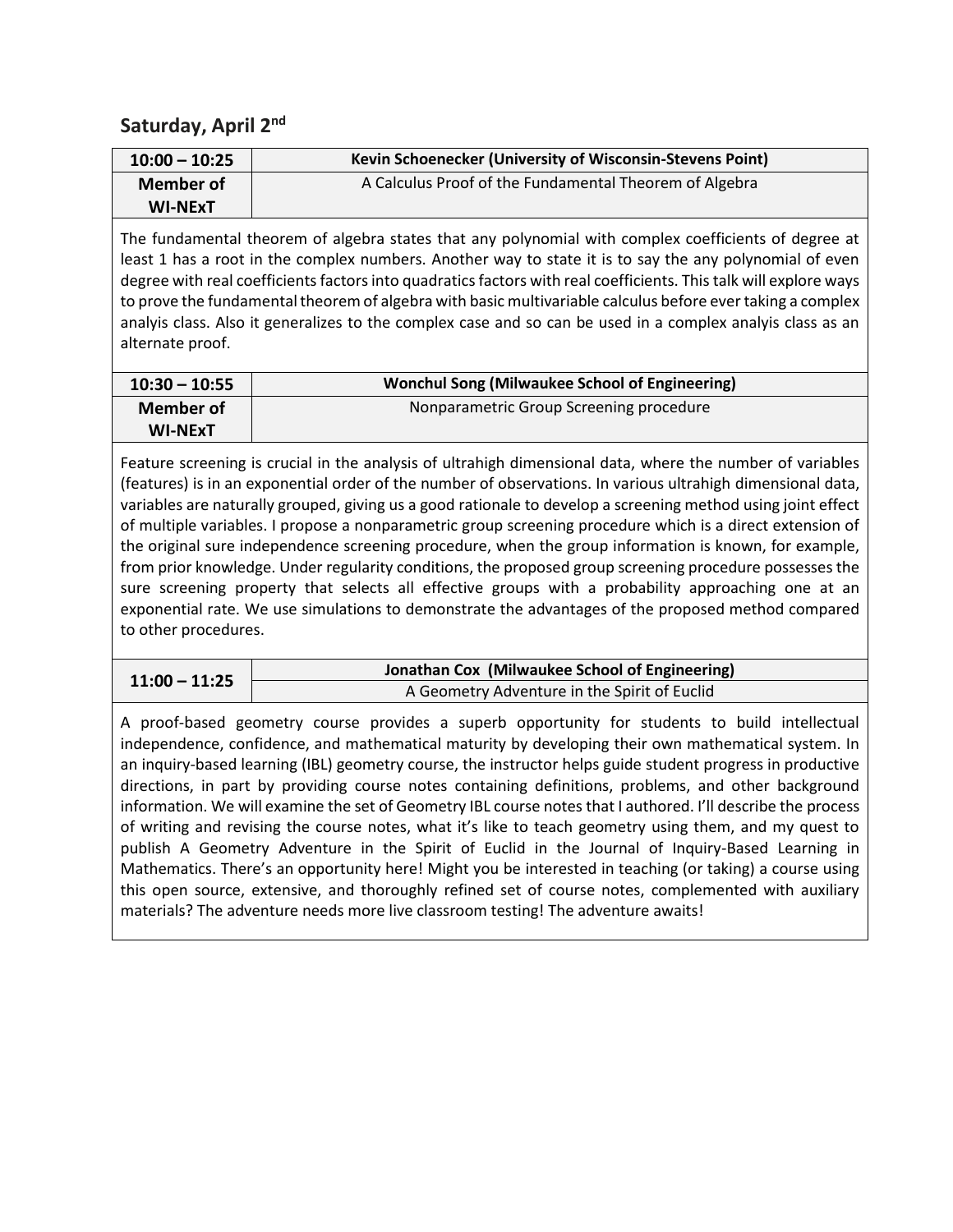| $11:30 - 11:55$                                                                                                                                                                                                                                                                                                                                                                                                                                                                                                                                                                                                                                                                                                                                                                                                                                                                                                                                                                                                                                                                                                                                              | Theodore Reimer (Carthage College student sponsored by Diana Thomson)                                          |  |
|--------------------------------------------------------------------------------------------------------------------------------------------------------------------------------------------------------------------------------------------------------------------------------------------------------------------------------------------------------------------------------------------------------------------------------------------------------------------------------------------------------------------------------------------------------------------------------------------------------------------------------------------------------------------------------------------------------------------------------------------------------------------------------------------------------------------------------------------------------------------------------------------------------------------------------------------------------------------------------------------------------------------------------------------------------------------------------------------------------------------------------------------------------------|----------------------------------------------------------------------------------------------------------------|--|
|                                                                                                                                                                                                                                                                                                                                                                                                                                                                                                                                                                                                                                                                                                                                                                                                                                                                                                                                                                                                                                                                                                                                                              | Coincidence Isometries of 3D Lattices                                                                          |  |
| Crystal structures are important to the material and geographic sciences, so it is reasonable to desire a<br>mathematical model for their study. We do this using lattices: these are integer linear combinations of a<br>set of basis vectors which we will represent as a single matrix. Rotating, shifting, and otherwise altering<br>these lattices can help us represent crystal defects, which occur where two different crystals meet. In this<br>work we review coincidence site lattices, that is, new lattices made of points where a lattice and the<br>image of its transformation intersect. Our primary concern is determining when a rotation actually results<br>in a coincidence site lattice. We cover the matrices for three dimensional crystals with two complex<br>eigenvalues and one real eigenvalue, and we prove that we can consider this case as a rotation of lattices<br>with a real diagonal basis matrix, which would allow us to shrink the total number of possible cases for<br>three, and possibly higher, dimensions.                                                                                                   |                                                                                                                |  |
| $1:00 - 1:25$                                                                                                                                                                                                                                                                                                                                                                                                                                                                                                                                                                                                                                                                                                                                                                                                                                                                                                                                                                                                                                                                                                                                                | Nathan Warnberg (University of Wisconsin-La Crosse)                                                            |  |
|                                                                                                                                                                                                                                                                                                                                                                                                                                                                                                                                                                                                                                                                                                                                                                                                                                                                                                                                                                                                                                                                                                                                                              | <b>Helping Students Persist</b>                                                                                |  |
| Helping students build persistence in the face of mathematical (and other) setbacks is an objective for all<br>of my courses. I will share some ways that I think help build persistence in my students. For example, I have<br>students articulate how they FEEL when they make mathematical mistakes and reflect on if the way they<br>handled that FEELING was productive or unproductive. Anecdotal evidence indicates that engaging in this<br>type of metacognition helps students normalize making mistakes and helps them deal with those mistakes<br>in healthier, more productive ways.                                                                                                                                                                                                                                                                                                                                                                                                                                                                                                                                                            |                                                                                                                |  |
|                                                                                                                                                                                                                                                                                                                                                                                                                                                                                                                                                                                                                                                                                                                                                                                                                                                                                                                                                                                                                                                                                                                                                              | Mason Faldet (University of Wisconsin-La Crosse Student sponsored by Whitney                                   |  |
| $1:30 - 1:55$                                                                                                                                                                                                                                                                                                                                                                                                                                                                                                                                                                                                                                                                                                                                                                                                                                                                                                                                                                                                                                                                                                                                                | George)                                                                                                        |  |
|                                                                                                                                                                                                                                                                                                                                                                                                                                                                                                                                                                                                                                                                                                                                                                                                                                                                                                                                                                                                                                                                                                                                                              | Thickening the Figure Eight Knot                                                                               |  |
| This project takes place in the setting of topology, a field of math often referred to as "rubbersheet<br>geometry". We study three dimensional spaces and objects contained within them. A contact structure<br>on a three dimensional space M assigns to each point x in M a specific type of plane. We examine<br>surfaces embedded in the three dimensional sphere $S^3$ , called convex surfaces, who interact with the<br>contact nicely. We are specifically concerned with convex tori (donuts) that represent knots, such<br>surfaces are called neighborhoods. Upon neighborhoods, we define a collection of curves, called the<br>dividing set, which represent when the contact planes are "perpendicular" to the surfaces. In practice,<br>the dividing set on a neighborhood provide sufficient information about the contact structure and<br>allows us to study both a knot and its neighborhood rigorously. In particular, we conjecture any<br>neighborhood N representing the figure eight twist knot $K_2\simeq (S^3,\xi)$ std) can be thickened to a standard<br>neighborhood of a maximal Thurston Bennequin representative of $K_2$ . |                                                                                                                |  |
| $2:00 - 2:25$                                                                                                                                                                                                                                                                                                                                                                                                                                                                                                                                                                                                                                                                                                                                                                                                                                                                                                                                                                                                                                                                                                                                                | Durga Kutal (University of Wisconsin-Whitewater)                                                               |  |
| <b>Member of</b><br><b>WI-NExT</b>                                                                                                                                                                                                                                                                                                                                                                                                                                                                                                                                                                                                                                                                                                                                                                                                                                                                                                                                                                                                                                                                                                                           | Parameter Estimation of Cure Models using both Maximum Likelihood and Bayesian<br>Approaches for Survival Data |  |
| This project considers mixture and a non-mixture cure models for time to event data. The maximum<br>likelihood method and Bayesian method used to estimate model parameters in the mixture and non-<br>mixture cure models with modified Gompertz distribution. The simulation study is based on non-mixture<br>cure model with modified Gompertz susceptible distribution to evaluate the performance of the method.<br>We applied both approach to estimate the parameters of a proposed model to real data set on allogeneic<br>marrow HLA-matched donors and ECOG phase III clinical trial e1684.                                                                                                                                                                                                                                                                                                                                                                                                                                                                                                                                                        |                                                                                                                |  |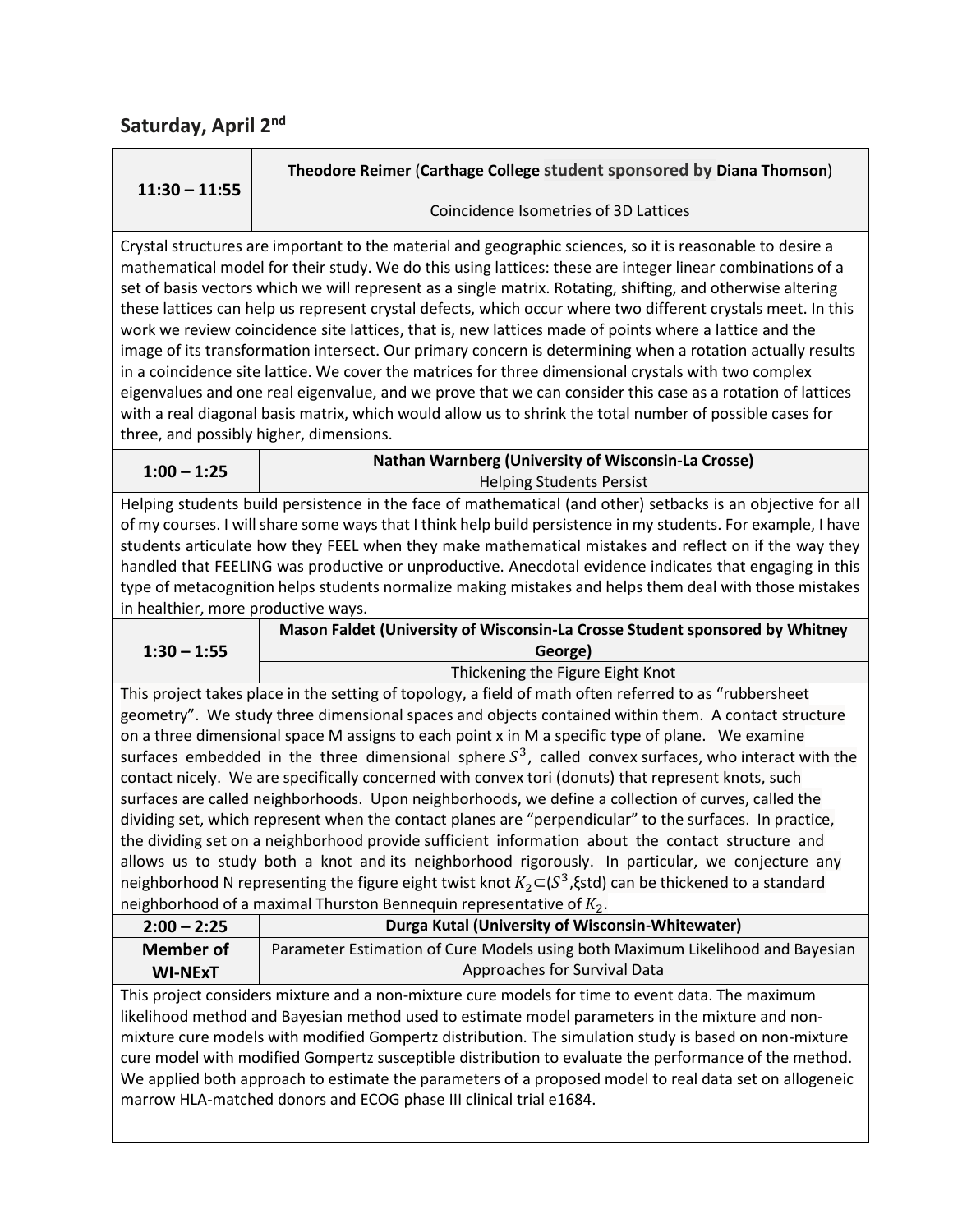| $2:30 - 2:45$                                                                                        | Social Event (Bring your own beverage!)                                    |  |
|------------------------------------------------------------------------------------------------------|----------------------------------------------------------------------------|--|
| This event will include recognition of student award winners for the Quiz Contest.                   |                                                                            |  |
| $2:45 - 3:45$                                                                                        | Holly Attenborough (University of Wisconsin-Platteville)                   |  |
| <b>Invited</b>                                                                                       | In Favor of History Tidbits in Class and the Ideal Result of Fermat's Last |  |
|                                                                                                      | Theorem                                                                    |  |
| In this talk I will discuss a bit of my journey from hate to love of history: how it has fueled a    |                                                                            |  |
| deeper appreciation of mathematics, bringing more context to my students and to me. The talk         |                                                                            |  |
| will finish with one of my favorite stories from the history of mathematics and how to use this      |                                                                            |  |
| story as a powerful educational device. To tell these tales, we will discuss some historical context |                                                                            |  |
| of calculus and how false proofs of Fermat's Last Theorem led to the development of a very           |                                                                            |  |
| important modern tool in abstract algebra.                                                           |                                                                            |  |
|                                                                                                      |                                                                            |  |

<u> 1989 - Andrea Station Andrea Station (m. 1989)</u>